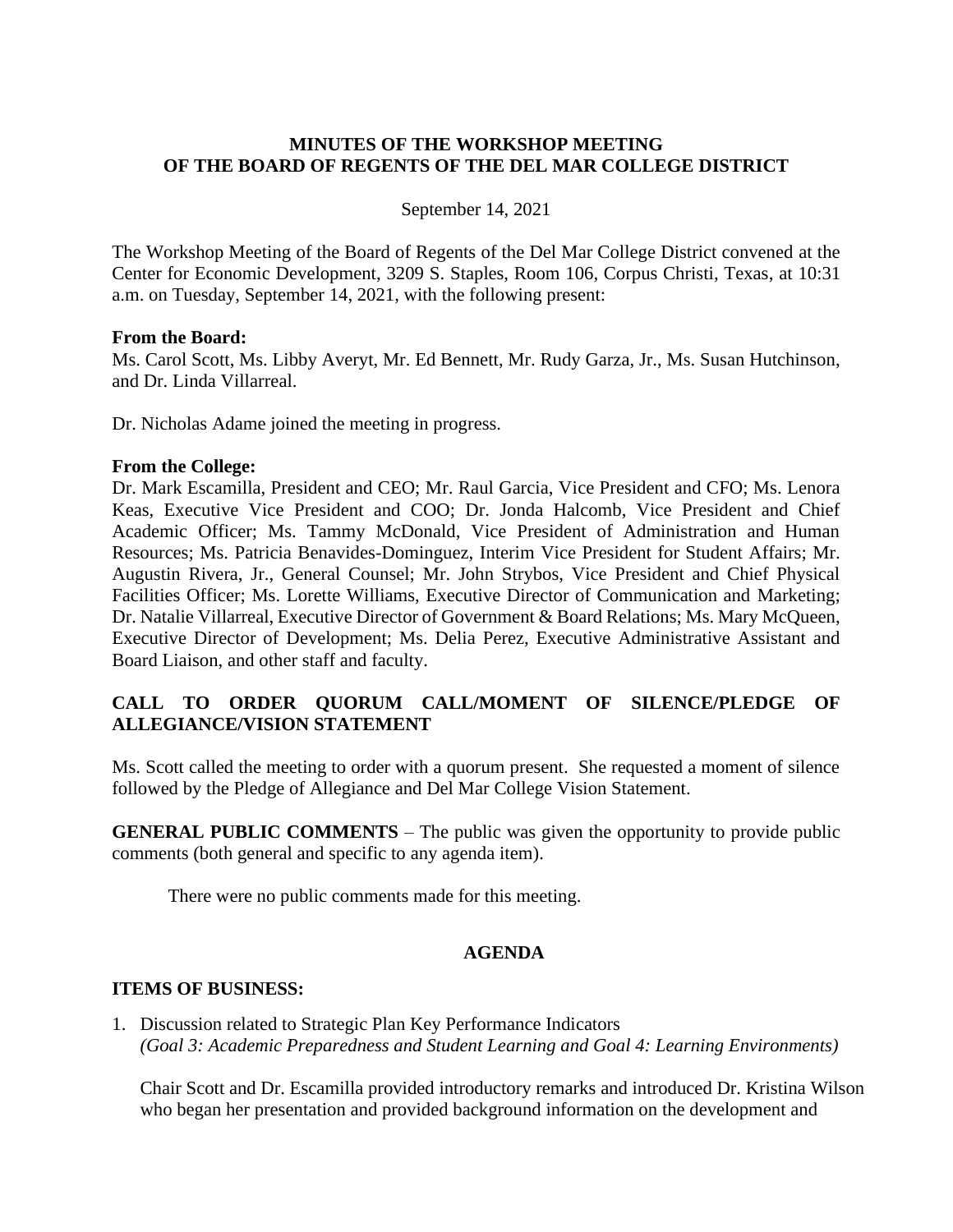implementation of the College's Strategic Plan. The Goals for the College's Strategic Plan: Aspire. Engage. Achieve. were reviewed and include Goal 1 - Completion; Goal 2 - Recruitment and Persistence; Goal 3- Academic Preparedness and Student Learning; Goal 4 - Learning Environments; Goal 5 - Workforce Development, Community Partnerships, and Advocacy; and Goal 6 - Financial Effectiveness and Affordability. Each Goal has established Key Performance Indicators (KPIs) and objectives. The College also developed an operational plan which includes KPI thresholds, targets, trends, and strategies.

A summary of Key Performance Indicators (KPIs) was provided to the Board. Goal One: Completion - Create coherent and seamless pathways that guide students to achieve their educational goals was discussed. This information included number of degrees and certificates awarded, graduation rates, time and semester credit hours to completion, part-time and full-time enrollment, transfer to a senior institution and dual credit success.

Dr. Wilson stated that the College compares itself to the large Texas Community College Peer Group which is designated by the Texas Higher Education Coordinating Board (THECB) group of colleges based on their enrollments. The Fall 2019 enrollment headcount average for Large Texas College Cohort was 11,056. The highest enrollment was Blinn College with 19,183 and the lowest enrollment was Navarro College with 8,036. Del Mar College Fall 2019 headcount was 12,008.

Dr. Wilson introduced Dr. Jonda Halcomb who provided introductory remarks regarding Goal One: Completion which is to create coherent and seamless pathways that guide students to achieve their educational goals. Dr. Wilson continued and stated Goal 1 has seven KPIs. KPI 1 - Degrees and Certificates Awarded and targets are aligned with DMC's 60x30TX Institutional Targets. In 2020, the College did not meet most of their targets for KPI 1 and attribute the decline to the national pandemic. Over the past five years, the College has seen a 14.3% increase in the number of degrees and certificates awarded which is higher than Large College Texas peers at 14.1% and all Texas Colleges at 9.4%. Dr. Escamilla provided additional comments regarding 1500-1800 additional students that leave and continue at four-year universities.

Dr. Wilson continued and discussed degrees and certificates awarded disaggregated by gender, ethnicity, and economically disadvantaged students. Dr. Wilson reviewed some of the more popular Continuing Education Programs completion certificates issued in health care, safety, and NCCER/Industrial Certifications. CE Health Care Programs include Certified Nurse Aide, Phlebotomy, EKG, Patient Care Technician; CE Safety Programs Include: OSHA 10 & 30, HAZWOPER and Food Management. Additionally, the Rebuild Texas Program supported the economic recovery of Texas communities devastated by Hurricane Harvey and had 260 students complete the program at the College between 2019-2020.

Dr. Escamilla provided comments regarding options for students to become credentialed and to expand their education and earning potential.

Dr. Wilson continued with KPI 2 - Graduation Rates. Dr. Wilson provided information regarding full-time, first-time-in-college (FTIC) students and reviewed 3-year, 4-year, and 6-year graduation rate thresholds and targets. Dr. Wilson discussed the College's full-time FTIC 3-year, 4-year, and 6 year graduation rates in comparison to the College's Texas Large Cohort and all Texas Community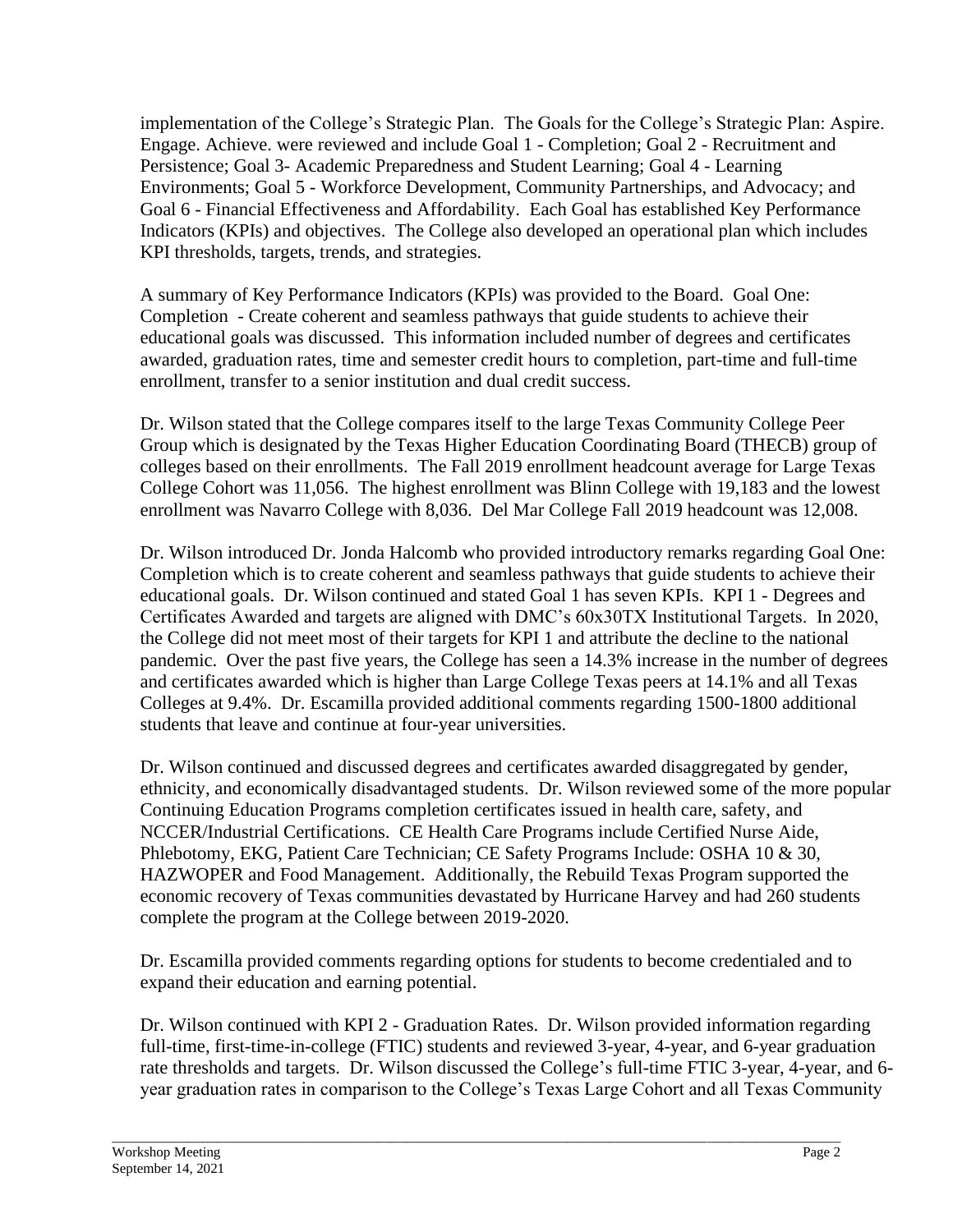College rates. Dr. Escamilla provided comments regarding how the graduation rates information is gathered.

Dr. Wilson discussed KPIs 3 and 4 - time and semester credit hours to associates degree. This information included the average time to degree and the average semester credit hours to degree which measures the average length in time in years and average attempted semester credit hours to complete an associate degree. The average time to degree target for 2024 is 4.5 years. The target for average SCH to degree for 2024 is 83 semester credit hours.

Dr. Escamilla provided comments regarding delaying the Pathways scope of work and curriculum. Also, discussion was held regarding a co-requisite model the State of Texas mandates for developmental education.

Dr. Wilson continued her presentation regarding KPI 5 - Full-time and part-time enrollment comparison. Full-time status is defined as being enrolled in 12 or more SCH. The data discussed includes all students enrolled in credit programs in the semesters identified and does not include dual credit students. The majority of students are part-time at 81% and 19% of students are full-time. The average age of our credit students is 24 years old. Dr. Wilson discussed the percentage change of full-time students for the Fall 2020 year and attributed the decrease to COVID-19 pandemic and the hardships the students have been facing during this time. Dr. Wilson discussed the enrollment status of full-time and part-time students' percentages that included Dual Credit students and the comparison with the College's Large Texas College Cohorts and also all Texas Colleges.

Dr. Wilson began discussion regarding KPI 6 - Transfer to Four-Year Institution. Dr. Wilson stated the threshold of 10% of FTIC students was met in 2020 as 14.2% transferred to a four-year institution. An additional 14.3% completed a certificate or degree and these students are called nontransfer completers. This data includes students who entered college for the first time at a two-year institution and transferred to a four-year institution within six years. This information does not include students who are concurrently enrolled at a four-year institution or students who had transferred form a two-year institution to a four-year institution in previous years. Dr. Wilson provided data regarding the number of all students in credit programs that transfer annually to a 4 year institution. In 2018-2019, 1,979 students transferred to a 4-year institution, 262 students transferred to a community and technical college, and 212 Del Mar College graduates re-enrolled with the College. Dr. Escamilla provided additional comments regarding students that leave.

Dr. Wilson proceeded to discuss KPI 7 - Dual Credit Success. High school seniors enrolled in dual credit can earn college credit certificate or degree by high school graduation, matriculate to Del Mar College within one year of completing high school and earn college credit certificate or degree within one year of completing high school. Dr. Wilson provided the Board with information for dual credit students that earned a college degree or certificate by high school graduation, students matriculating to Del Mar College within one year of completing high school, and students earning a college degree or certificate at Del Mar College within one year of completing high school. Dr. Wilson stated that in 2018-2019, 710 students transferred to a 4-year institution, 79 students transferred to a community or technical college, and 23 students that were Del Mar College graduates re-enrolled at the College. Discussion was held regarding the numerous Memoranda of Understanding (MOUs) with numerous school districts to advance higher education. Dr. Wilson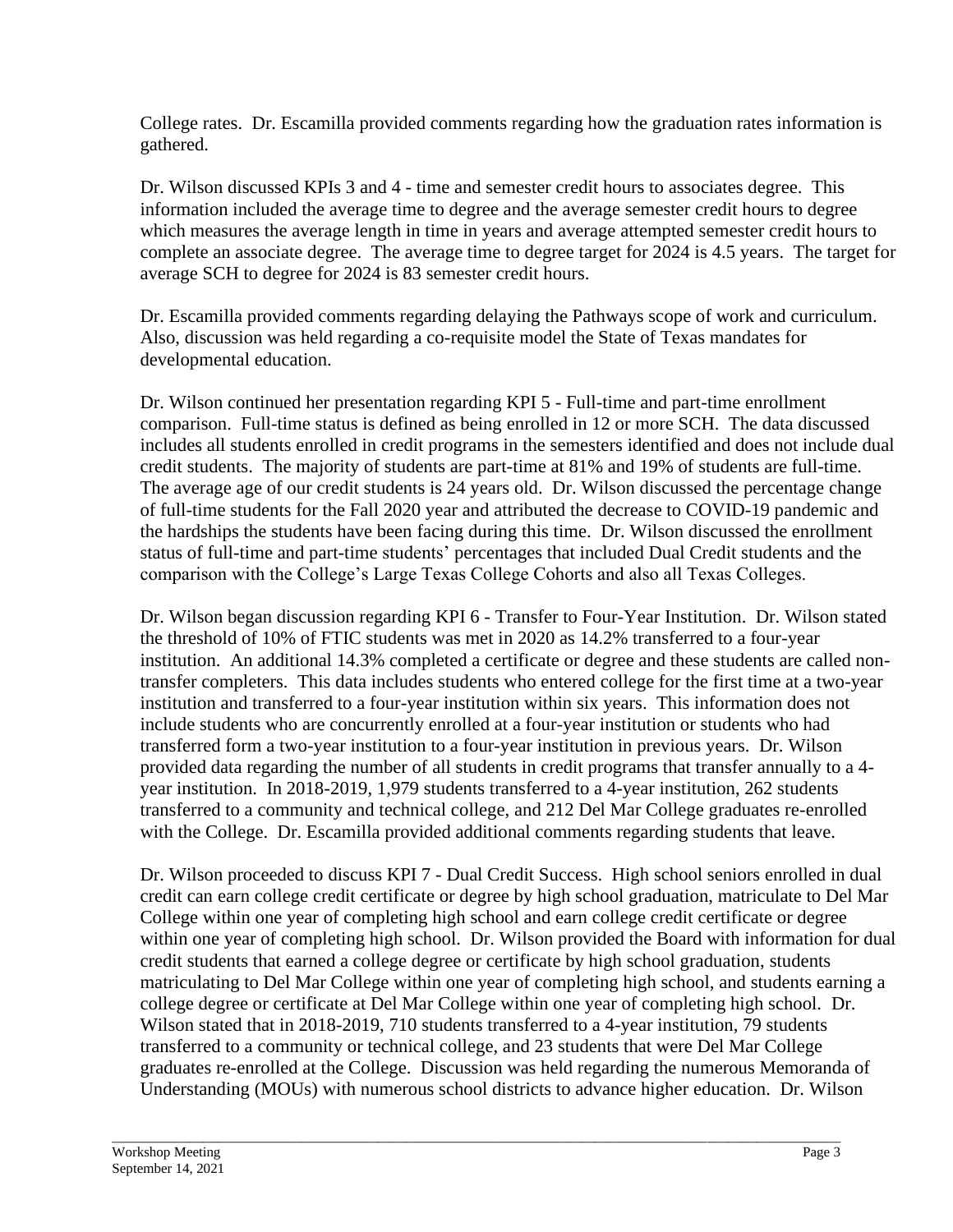continued her presentation and stated that in the 2020-2021 year, 863 dual credit students earned certifications in Phlebotomy Technician, Electrocardiography Technician, Patient Care Technician, and Basic Medical Assistant.

Dr. Wilson reviewed the College's Quality Enhancement Program or "Goals + Planning = Success" goals which are incorporated to assist students succeed which include 1) clarify career goals; 2) follow consistent and effective advising practices; 3) improve student engagement; 4) strengthen transfer pathways; and 5) utilize innovative technology which has been funded and supported by the College's Title V Grant: Project SENDA.

Dr. Wilson introduced Dr. Halcomb who discussed Guided Pathways. Dr. Halcomb stated Guided Pathways will help achieve Goal 1 of the Strategic Plan. Guided Pathways will help steer students to a one-time, on time completion. Dr. Halcomb provided information regarding the GPS website that helps students organize their classes. Also, the College has EMSI available to students which is a Career Coach Software that offers career assessment and provides current local labor market demand and wage information.

Dr. Halcomb provided information regarding advising practices and stated the College has 71 graduates of the Level 1 advising certification course and 22 graduates of the Level 2 advising certification course. There continues to be on-going professional development opportunities for staff and faculty-centered tools and resources for advising.

Dr. Halcomb introduced Ms. Cheryl Sanders, Interim Associate Vice President of Student Affairs, who began her presentation regarding improving student engagement. Ms. Sanders discussed advising holds which means students are required to meet with an advisor prior to registration until they have achieved 30 SCH; requirement may be increased to 45 hours in the future. Also, there are new MAP Advisor positions - 4 staff positions and the goal is to have at least one embedded staff advisor per pathway. Discussion was held regarding the possibility of additional focused advisors being needed and the current average age of 24 of the Del Mar College student.

Ms. Sanders continued with her presentation and discussed ways to strengthen transfer pathways which include transfer maps and articulation agreements (13) with neighboring institutions (TAMUCC and TAMUK); advising checklists which identify transfer plans early and discuss at each advising appointment; and monitor and participate in activities at the state level. Ms. Graciela Martinez, Dean of Outreach and Enrollment Services, serves as the Texas Transfer Advisory Committee member for the College.

Ms. Sanders continued with discussion on how to utilize innovative technology which includes a new ERP: Anthology. It is a degree pathway tool which provides a visual dashboard of progress to completion; course-taking suggestions; and upgraded degree audit. Also, Civitas Learning which includes nudge campaigns and student outreach. This tool is used to connect with students to discuss their program of study.

Dr. Wilson provided information regarding the CCSSE or Community College Survey of Student Engagement for 2021. It was reviewed regarding advising that showed 71% of Del Mar College students' experience contributed to their knowledge, skills and personal development in developing